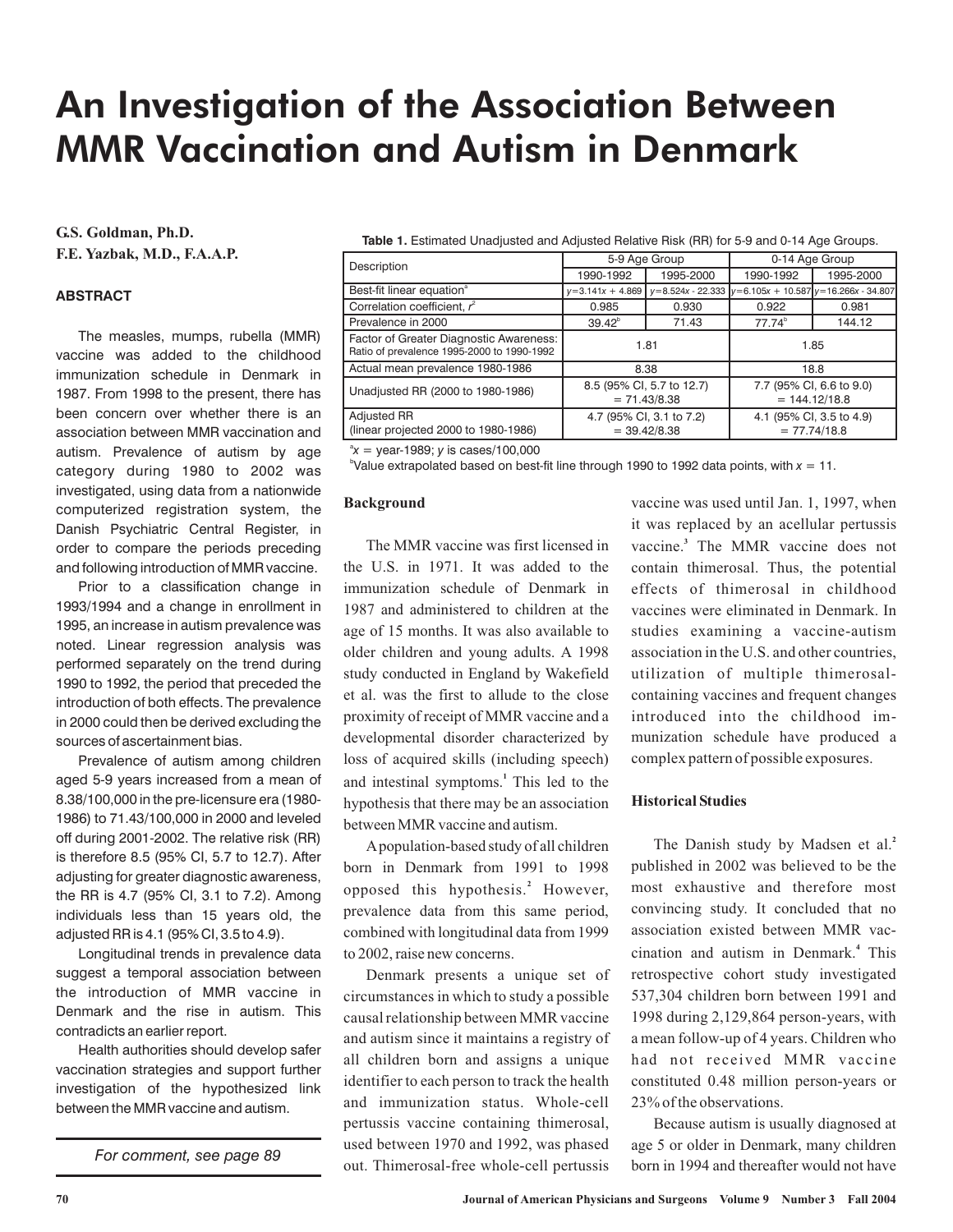been diagnosed by the end of the study period. The systematic error of missing a large number of autism diagnoses in the later years was a major shortcoming. Children with Asperger's Syndrome and high-functioning autism, who have minimal speech and behavior impairments and are thus not diagnosed as early as more profoundly affected children, are especially likely to be undercounted in this study.

Additional flaws in the Madsen study included the unusual distribution of ages in the cohorts, censoring rules applied to cases, and failure to separate autism into regressive and classical cohorts. These and other cited methodological and statistical problems tended to mask the association with MMR vaccine, as unimmunized children were clustered in the earlier years of the study so that ascertainment was more complete in this cohort than in those immunized a few years prior to the end of the study period, when many cases of autism were missed owing to insufficient follow-up time to make the diagnosis. **5**

Other historical studies concluding that there is no link between MMR vaccine and autism had insufficient follow-up time or inadequate statistical power owing to small sample size, utilized passive surveillance, demonstrated conflicts of interest, or had other limitations.<sup>6-16</sup> When physicians and parents are told that vaccines are virtually completely safe, they are less likely to connect a severe adverse event with vaccination. Thus, vaccine-induced adverse events are underreported and grossly underestimated. Prior to publicity hinting that such a link might exist, there were very few, if any, physicians or parents willing even to consider the possibility that late-onset autism may be linked with MMR vaccine.

Despite recent clinical and laboratory studies demonstrating the biological plausibility of an MMR-autism link,<sup>17-26</sup> a recent decision of a special committee of the Institute of Medicine (IOM), which is likely to result in the denial of compensation to MMR-affected children, relied on epidemiological studies and in particular the Madsen study that claim a negative MMR-autism association.

#### **Methods**

Longitudinal trends from 1980 to 2002 in prevalence of autism by age category were investigated from a nationwide computerized registration system, the Danish Psychiatric Central Register (DPCR). Inherent in this data set are two potential sources of ascertainment bias: (1) a change in the classification system from ICD-8 to ICD-10 that occurred in 1993-  $1994<sup>27</sup>$  and (2) a change in the type of patients included in the data set. Prior to 1995 only inpatients are included in the DPCR. After 1995 both inpatients and outpatients are included in the data set. Since these two changes occurred in close proximity to one another (one to two years apart), both potential influences were considered as a single parameter called . *greater diagnostic awareness*



**Figure 1.** Prevalence of Autism in Denmark by Age Group and Year, 1980 to 2002

To investigate the effect of greater diagnostic awareness on prevalence among the 5-9 and under-15 age groups, linear regression analysis was performed separately on the trend preceding (1990- 1992) and following (1995-2000) the introduction of the confounder in 1993. Using the best-fit line through the 1990- 1992 annual data, the extrapolated prevalence, in 2000 represents the projected prevalence had no confounding occurred. The ratio of the prevalence determined in 2000 for the two periods, 1995-2000 and 1990-1992, represents the factor of increase due to greater diagnostic awareness.

Mean prevalence in older age groups (25-29 and older) was computed during the pre- and post-licensure periods, 1980-1986 and 1997-2002, where noted increases could not possibly be attributed to MMR vaccine. Assuming that greater diagnostic awareness is a confounding factor after 1994, a sensitivity analysis was performed to determine the limit of this factor necessary to yield a statistically insignificant RR among the 5-9 age group.

The cases of autism in 1994 and thereafter were ascertained using ICD-10 codes F84.0 through F84.9. These correspond to Diagnostic and Statistical Manual of Mental Disorders, Fourth Edition (DSM-IV) codes 299.00, 299.10, and 299.80.

Autism prevalence is defined as all individuals with autism in a given period divided by the population at risk during this period and is expressed in units of cases per 100,000. The mean birth cohort of 65,000 is used to approximate the total number of 325,000 (5 x 65,000) individuals in each of the 5-year age groups: 0-4, 5-9, and 10-14. The relative risk (RR) is computed as the ratio of the autism prevalence in the post- to pre-licensure periods. Owing to the rare condition of autism, the odds ratio (OR) approximates the RR. The confidence interval (CI) associated with the RR is determined using the Mantel-Haenszel chisquare in the test-based method described by Sahai and Khurshid.<sup>28</sup> The true confidence intervals are wider than indicated because of error associated with linear regression of the trends both before and after 1994.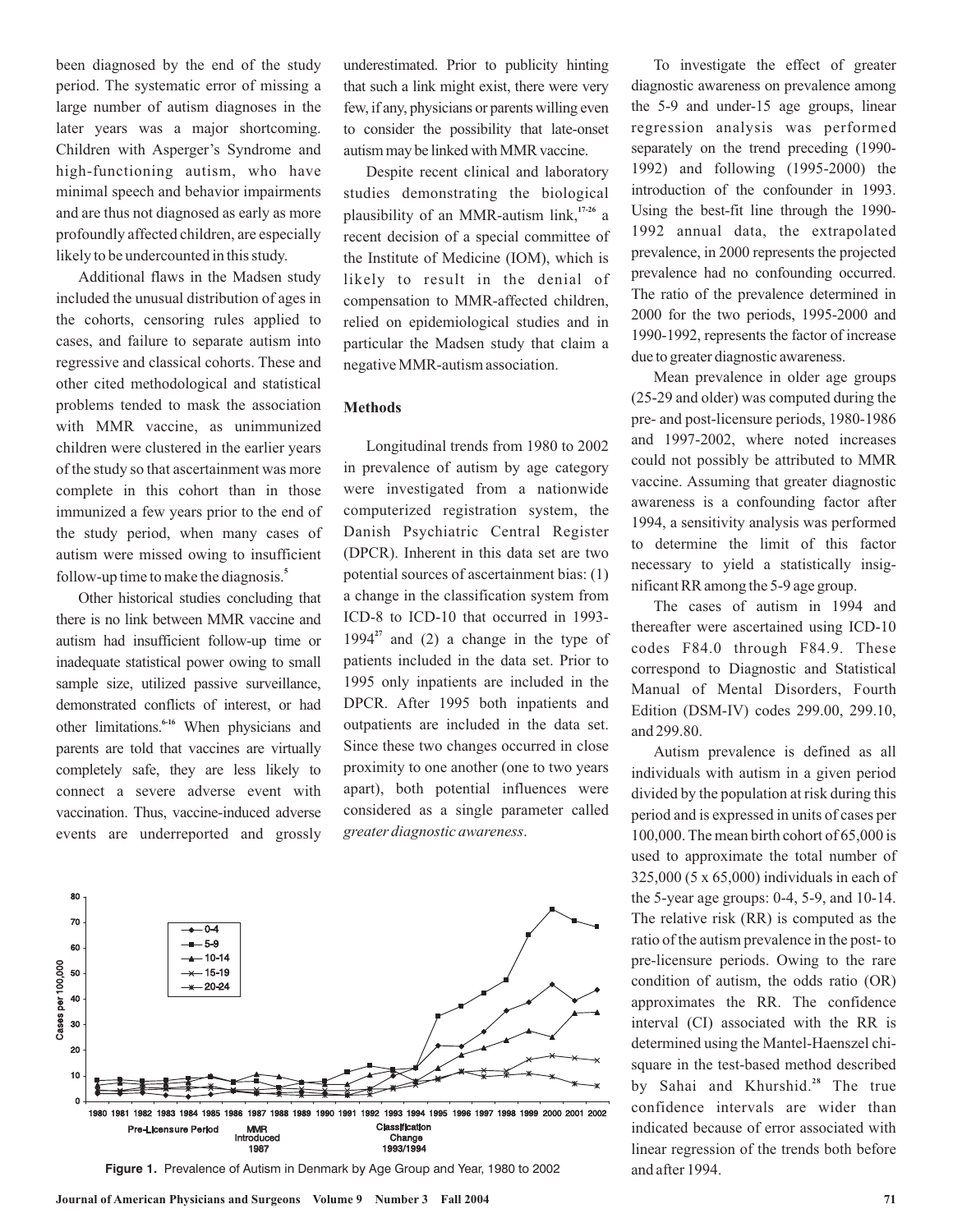

**Figure 2.** Prevalence Among 5-9 age Group Before (1990-1992) and After (1995-2000) Classification Change



**Figure 3.** Prevalence Among 0-14 Age Group Before (1990-1992) and After (1995-2000) Classification Change

#### **Results**

A classification change from ICD-8<sup>29</sup> to ICD-10<sup>30</sup> in 1994 permitted additional diagnoses of autism beyond age 3 years. This probably caused a short-term distortion (or outlying prevalence data points) in the 5-9 age category during 1993- 1994 (Figure 1). From 1990 to 1992 there is an increasing trend in this cohort, and during 1995 to 2000 a more prominent increase is observed (Figure 1).

Figure 2 (5-9 age group) and Figure 3 (under-15 age group) show the best-fit line through the initial and final increases in prevalence in the period before and after the starting period of greater diagnostic awareness. The unadjusted and adjusted RRs are given in Table 1 for the 5-9 and under-15 age groups. In each analysis, greater diagnostic awareness increased the number of cases of reported autism by a factor of approximately 1.8. Before adjusting for the effect of greater diagnostic awareness, prevalence of autism is 8.5 times higher among children aged 5 to 9 in 2000 relative to the prelicensure period 1980- 1986. After adjusting for greater diagnostic awareness, the prevalence is 4.7 times or 370% higher in this cohort (Table 1).

Similarly, in the under-15 age group, the ratio of the prevalence of 144.12/100,000 in 2000 to the adjusted prevalence of 34.8/100,000 in the pre-licensure period yields an RR of 4.1 (95% CI, 3.5 to 4.9), or an overall increase of 314% [100(144.12- 34.8)/34.8].

The increase in autism prevalence in the 0-4, 10-14, and 15-19 age groups is less than in the 5-9 age group (Figure 1). For the older age groups, this may reflect the lower vaccine coverage rates in the early years of the vaccination program. For the younger age group, this may reflect a delay in making the diagnosis.

The 20-24 age group is unique in that some individuals could have received the monovalent measles vaccine (MMV) as toddlers and then an MMR booster dose when it became available. The constant rate of increase occurs during 1992 to 1996 with a subsequent leveling off in 1997 (Figure 1).

As each 5-year cohort is replaced with MMR-vaccinated children, an approximately linear increase in autism prevalence occurs between 1991 and 2000 until each cohort becomes saturated with vaccinated individuals. The combined trend is shown in Figure 4 for children under 15 years of age. Except for the two outlying points in 1993 and 1994, there is a nearly constant rate of increase in prevalence of 13.8 cases/100,000 per year (correlation coefficient,  $r^2 = 0.98$ ) from 1991 to 2000. Note the leveling off beginning in 2000 when 95 to 98% of children aged 15 months are vaccinated and the cohort is nearly saturated with vaccinees (Figure 4). Rather than separating the two periods of increase both before and after increasing diagnostic awareness, if we utilize the best-fit line through the combined periods 1991 to 2000, the prevalence of autism in Danish

children under age 15 demonstrates an unadjusted increase of 677% from the mean of 18.8/100,000 in the prelicensure period 1980-1986 to 146/100,000 in 2002 (Figure 4). The adjusted increase obtained by considering the separate periods 1990 to 1992 and 1995 to 2000 produces approximately half the unadjusted percentage, or 314%.

Individuals in the cohorts of age 25 or greater experienced increases in autism prevalence from 1994 to 2002, but the curves are lower in magnitude and unsteady, ranging only from 0 to 10 cases per 100,000 population (Figure 5), as opposed to 18 to 150 cases per 100,000 population among those under 15 (Figure 4). In the elderly cohorts aged 50 to 59 and 60 to 64 (not shown), slight increases occurred 1994 to 2002 but again demonstrated unsteady and even lower prevalence ranging from 0 to 3 cases per 100,000 population. The change from ICD-8 (International Classification of Diseases, Eighth Revision) to ICD-10 was likely an added factor causing the marked increase in prevalence in all age categories after 1994.

Given that greater diagnostic awareness is a factor contributing to increased autism prevalence in the 5-9 age group, we investigated the sensitivity of this factor over the realistic range of values. The RR of 8.5 is biased high because of greater diagnostic awareness, based on the ratio of the prevalence in 2000 (71.43/100,000) to the mean prevalence during the pre-MMR period of 1980-1996 (8.38/100,000). As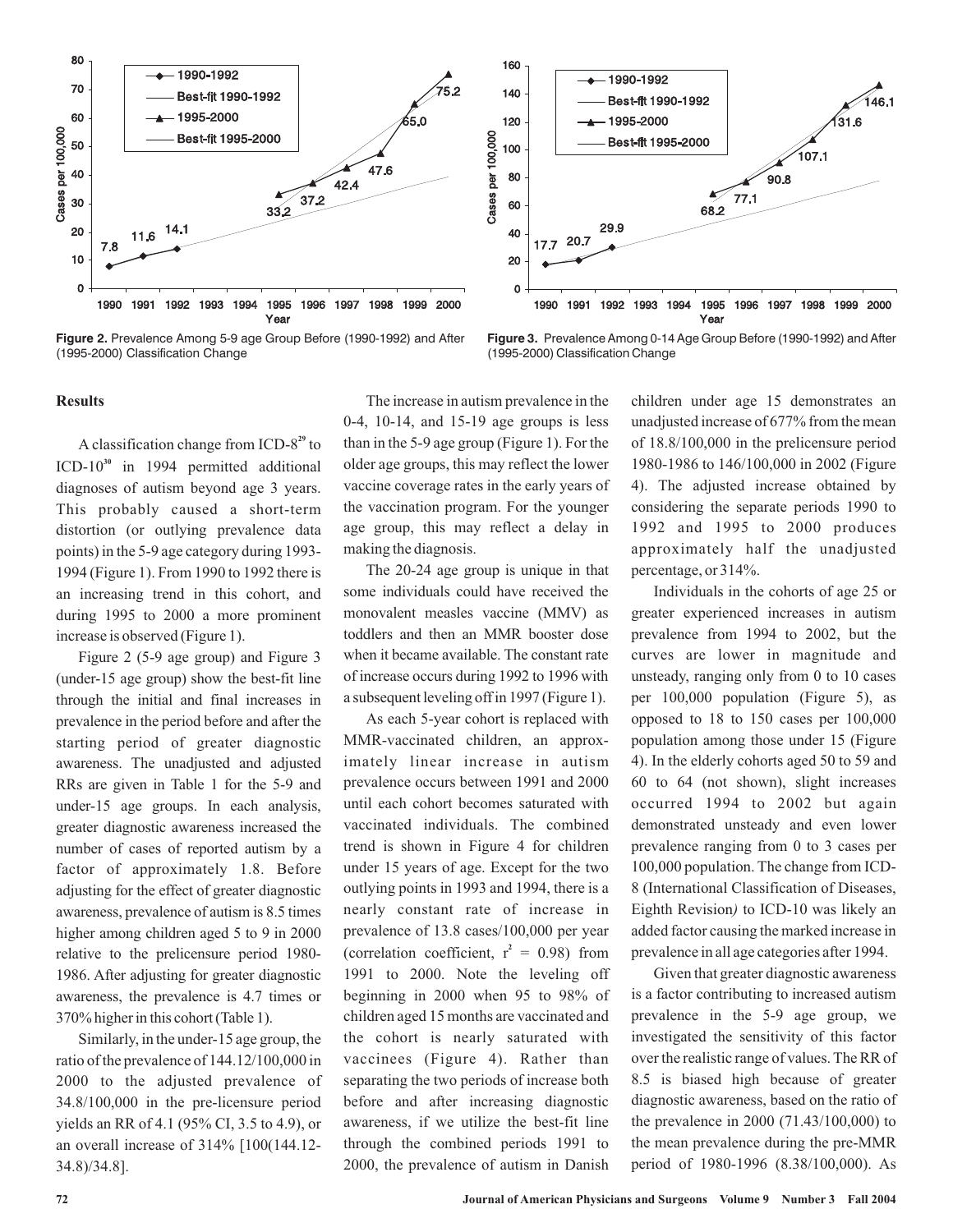

**Figure 4.** Prevalence of Autism in Denmark Among Individuals Aged < 15 Years by Year, 1987 to 2002<sup>a</sup>

<sup>a</sup>Best-fit line through 1991-2000 data points, excluding 1993-1994; slope = 13.8/100,000 per year; correlation coefficient,  $r^2 = 0.98$ .

shown in Figure 6, if the prevalence in 2000 were inflated as much as 5-fold (and thus was actually 14.3/100,000), the RR of 1.7 (95% CI, 1.06 to 2.7) would still be statistically significant.

Table 1 indicates that the confounded prevalence in 2000 of 71.4/100,000 is 1.8 (71.4/39.4) times higher than the estimated prevalence of 39.4/100,000 without the confounders or ascertainment bias. A factor of greater diagnostic awareness of 1.8 corresponds to an RR of 4.7 (39.4/8.38) on the curve in Figure 6. Based on this sensitivity analysis, the RR remains statistically significant if the prevalence were as low as 14.3/100,000 in 2000, or 63.7% lower than the estimated 39.4/100,000.

### **Discussion**

Because we did not request population data stratified by vaccination status, we were unable to compare vaccinated and unvaccinated cohorts as had been done in historical studies. Instead, since the vast majority of children aged 5 to 9 years received MMR vaccine, we compared autism principally in this age group in periods before and after introduction of the vaccination program. The lower prevalence of autism in the 0-4 age group was consistent with the mean age (4.7 years) at which autism is reported in Denmark. The 10-14 and 15-19 age groups reflect lower percentages of diagnoses as well as lower vaccine coverage percentages (relative to the 5-9 age group) in the early years after the introduction of MMR vaccine.

Since this study relies on epidemiologic methods, it may not successfully control for confounding and bias in the analysis of autism prevalence by age category. Factors such as greater diagnostic awareness of autism (due to various studies conducted), genetic predisposition or associations, congenital or acquired aberrant TH2 immune



<sup>a</sup>Classification change from ICD-8 to ICD-10 occurred in 1994. Figure 5. Prevalence of Autism in Denmark by Older 5-year Age Groups and Year, 1980 to 2002<sup>a</sup>

Year



**Figure 6.** Autism Relative Risk (of Prevalence in Post- to Pre-licensure Periods) Among the 5-9 Age Group as a Function of Factor of Greater Diagnostic Awareness**<sup>A</sup>**

**A** Relative risk shown with upper and lower 95% confidence limits.

programming, increases in viral encephalitis early in life, vitamin B12 deficiency, hormonal disorders, environmental factors, as well as other unknown confounders may all contribute to autism prevalence that is higher in the post-licensure period of MMR compared to the pre-licensure period. There is certainly an under-ascertainment of autism because some children are not old enough to be diagnosed.

The principal limitation of this investigation is that the adjusted RR is highly sensitive to the increasing trend during 3 years, 1990 to 1992; however, the factor of 1.8 determined for greater diagnostic awareness following the classification change in 1994 seems plausible. The RR among children aged 5 to 9 years remains statistically significant even if the factor for greater diagnostic awareness approaches 5.

The prevalence of autism among 5-9 year-olds increased by 3.8/100,000 between 1990 and 1991, from 7.8/100,000 to 11.6/100,000. We would reasonably expect a relatively greater increase in prevalence from 1991 to 1992 if additional cases were added to the registry in 1992 from a large Copenhagen clinic with 20% of the total autism cases in Denmark. Yet, the incremental increase was only 2.5/100,000 in this cohort. Thus, it is highly unlikely that any ascertainment bias due to additional cases from the Copenhagen clinic affected the 1992 prevalence. Any contribution of cases from the Copenhagen clinic occurring in 1993 and thereafter would be included in the factor of greater diagnostic awareness.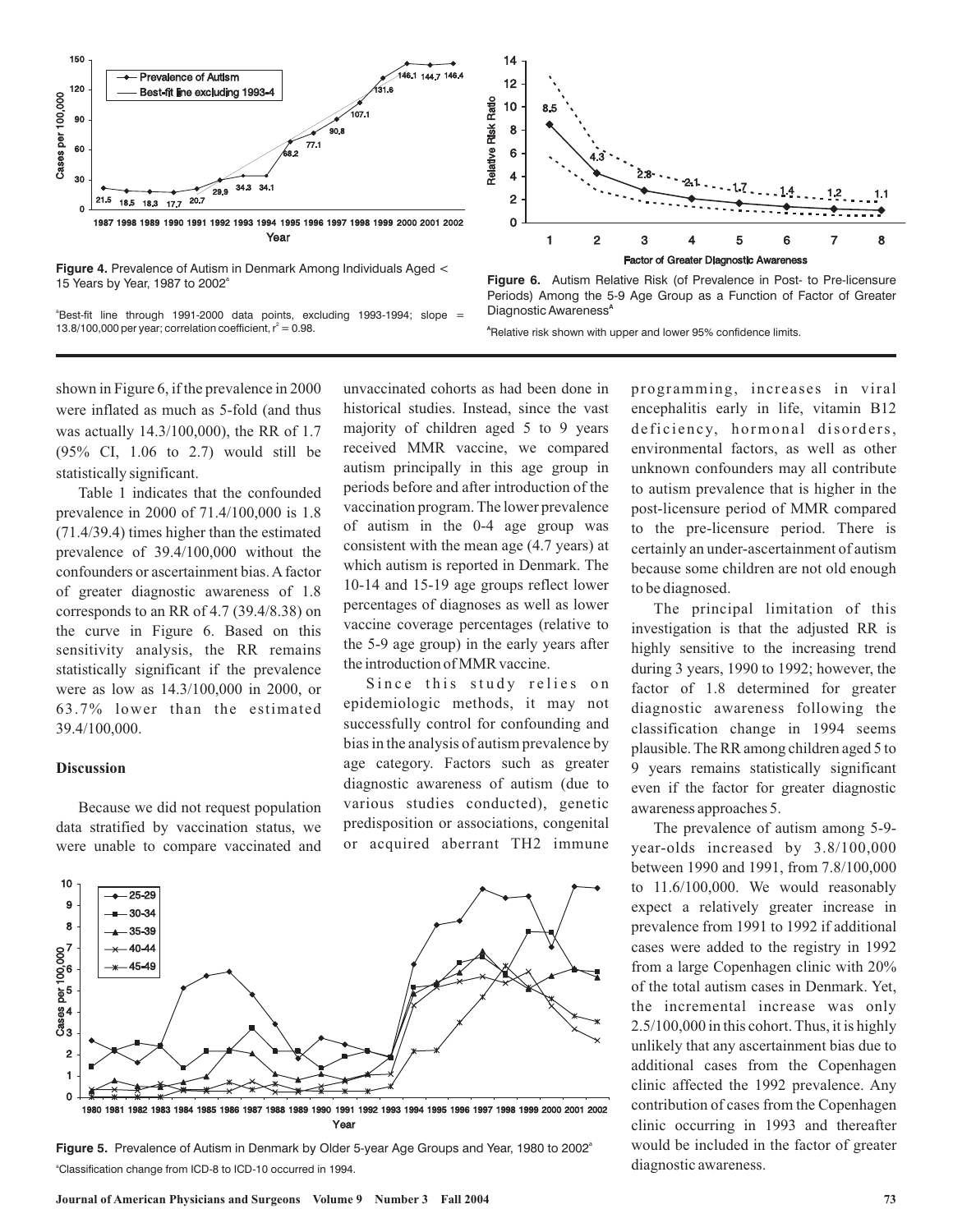Three principal factors argue against the thesis that autism is wholly explained by genetic factors, including DNA mutation, polymorphisms, or unbalanced gene expression: (1) the increased prevalence of autism over 9 years from 1991 to 2000 and subsequent leveling off among children aged 5 to 9 years; (2) the adjusted 370% increase in autism from the pre- to post-licensure periods in the 5-9 cohort; and (3) diagnosis of autism at an estimated mean age of 4.7 years.

Given an ideal startup coverage rate of 100% of the birth cohort vaccinated at age 15 months, we would expect a constant rise in the prevalence of autism among the 5-9 age group beginning in 1991, or 4 years after introduction of MMR vaccine, with a leveling off after 5 years, at which time the cohort would have been completely saturated with vaccinees. However, startup vaccine coverage rates were low, about 70%, rising to approximately 80% in 1989. **31**

According to ICD-8, developmental abnormalities must have been present in the first 3 years for the diagnosis of autism to be made, but the syndrome could be diagnosed in all age groups. Interestingly, the change to ICD-10, which allowed for diagnoses of atypical autism beginning beyond age 3, did not immediately increase but instead resulted in a temporary leveling off in autism diagnoses among 5-9-year-olds and a slight decrease among 10-14-year-olds from 1993 to 1994 (Figures 1 and 4). We speculate this trend was in part owing to the fact that the large majority of autism diagnoses among children aged 3 to 4 years were delayed until school entry at age 5. Thus, it is plausible that the curve of autism prevalence required 4 additional years, or a total of 9 years, to level off.

The cause of the rapid rise in autism in the 1990s remains unknown and controversial. If we assume that some environmental trigger causes autism in the first 1.5 years of life, and that Denmark's rise is attributable to some abrupt event, then that event is likely to have occurred in the mid- to late-1980s. As MMR vaccine was introduced in 1987, we suggest that it was that trigger.

While Denmark was impacted by considerable ascertainment bias due to changes in diagnostic classification and inpatient/outpatient enrollments, it did not experience the confounding due to thimerosal and changes to the immunization schedule that have been inherent in other studies.<sup>10</sup>

The results of the current analysis are strengthened by the fact that the U.K. and U.S. introduced MMR vaccine in different years, yet both showed the first appreciable increases in autism following MMR vaccine introduction. Wakefield cited an increased prevalence of autism in North West London after MMR vaccine was introduced in the U.K. in 1988 that was almost identical to that in California a decade earlier when MMR vaccine became widely used in the U.S.<sup>32</sup> Because similar diagnostic criteria for autism are used in the U.K. and the U.S., it is unlikely that this finding reflects artifacts due to changing diagnostic criteria.

Taylor reported a significant temporal clustering in cases of core autism and atypical autism within 6 months following the MMR vaccine in the North East Thames region for birth cohorts from 1979 to 1992, but chose to dismiss the finding as parental recall bias.<sup>8</sup> Historically, during approximately 1950-1970, late onset autism at 18 to 24 months of age was rarely reported. Following inoculation with the MMR vaccine, parents (and medical professionals) have reported that otherwise normal children stagnated and then regressed in terms of interest in surroundings, sociability, and ability to communicate. In time, repetitive obsessive behavior, loss of language, loss of acquired skills, and increased agitation and inattention became prominent.<sup>26</sup> These are marked changes compared to the period prior to MMR vaccination when these same children were considered developmentally normal and responsive.

Independent research supports a possible association between MMR vaccination and autistic encephalopathic regression (AE) in children who previously had been developmentally normal.<sup>1,22-26</sup> In part, the delay or failure to ascertain regression resulted from the belief of most diagnosticians that such children were always autistic and that parents had simply failed to notice it. The later diagnosis of childhood autism in Denmark may suggest that a larger proportion of children were developmentally normal until they succumbed after some environmental insult or trigger, such as MMR.

Interestingly, according to the U.S. Department of Education, the number of cases of autism among individuals aged 6 to 21 in U.S. schools increased from 12,222 in 1992-1993 to 118,602 in 2002-2003, for an overall increase of 870%.<sup>33</sup> Similar increases have been reported in schools in England, Scotland and Canada. **34**

Because the pediatric vaccination practices of Denmark differed greatly from those of the U.S. during the study period, Madsen's conclusions, even if relevant to Denmark, were certainly not applicable to the U.S.

Diagnosis of autistic spectrum disorder (ASD) is often neither timely nor accurate. Onset of ASD may be rapid or gradual over many years. The syndrome ranges from mild to severe. These factors may be influenced by genetic predisposition.<sup>26</sup> Certainly the temporal relationship between MMR vaccination and the variable onset of autistic symptoms accentuates the difficulty inherent in the design of robust epidemiological analyses. The biological mechanisms that would be involved in an MMR-autism link remain unknown and will require further study.

## **Conclusions**

Trends in prevalence data in Denmark suggest a temporal association between the introduction of MMR vaccine and the rise in autism. Because thimerosal was not used in any pediatric vaccine in Denmark since 1992 and the greatest increase in autism prevalence followed that year, it is likely that one or more of the viral components or their combination in the MMR vaccine contributed to the reported increase.

Autism rates in the U.S. have surpassed those of Denmark. Notably, in the U.S. the MMR vaccine was administered at the age of 12 months, often with two thimerosalcontaining products, the *Hemophilus* B and hepatitis B vaccines, *influenzae* while it was usually administered alone in Denmark at the age of 15 months. Additionally, by the age of 6 months, infants in the U.S. had been exposed to 12 vaccines and up to 187.5 micrograms of thimerosal, compared to 6 vaccines with no thimerosal in Denmark.